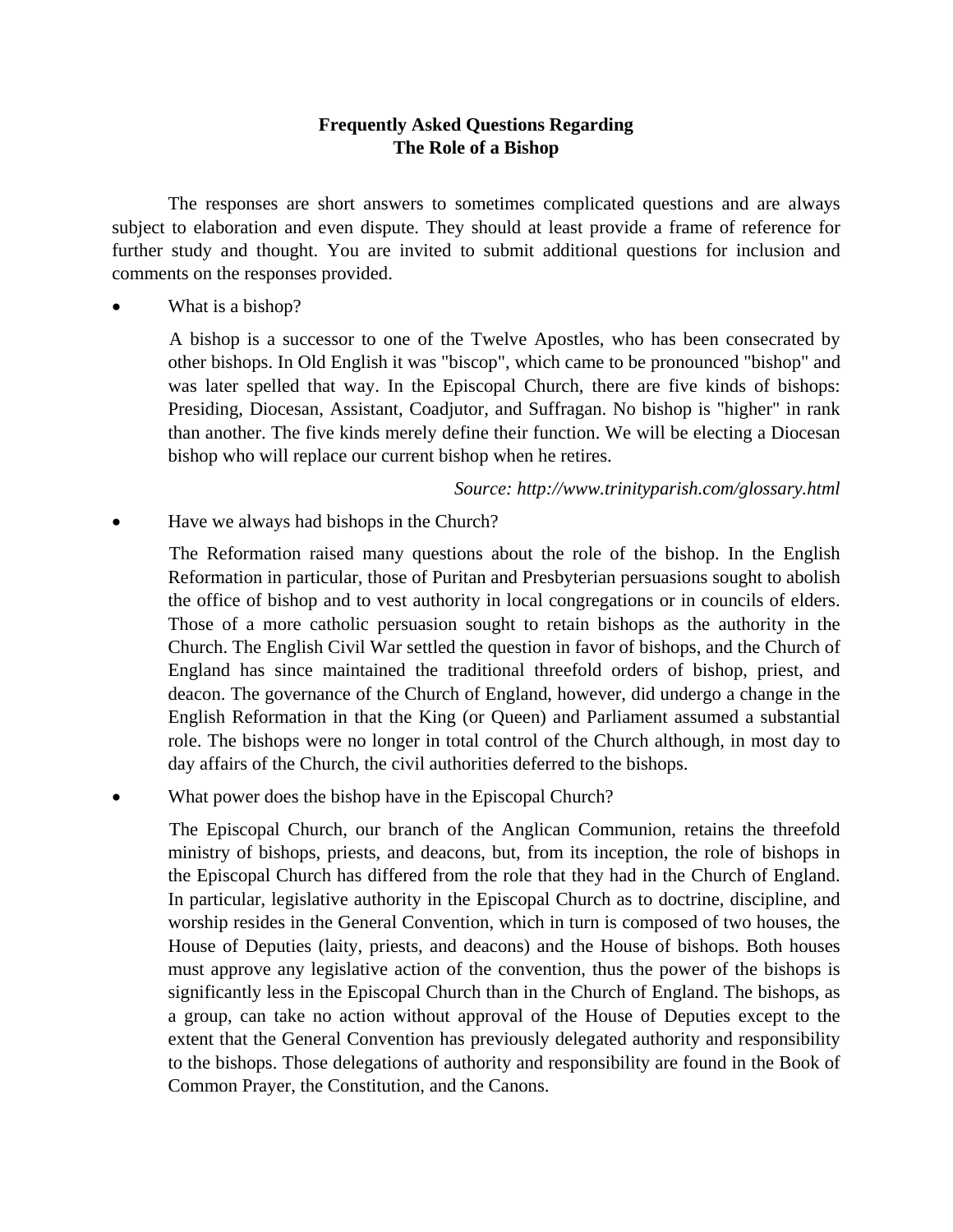What is the role of a bishop?

The Outline of the Faith provided by our Book of Common Prayer answers the question: "What is the ministry of a bishop?" in this way:

The ministry of a bishop is to represent Christ and his Church, particularly as apostle, chief priest, and pastor of a diocese; to guard the faith, unity, and discipline of the whole Church; to proclaim the Word of God; to act in Christ's name for the reconciliation of the world and the building up of the Church; and to ordain others to continue Christ's ministry." (BCP, p. 855)

Thus, a bishop is the chief priest and pastor of a diocese, and all other clergy derive their ministry from him or her. He or she is the guardian of the faith, responsible to see that the full truth of the Gospel of God in Christ is proclaimed. He or she administers the discipline of the Church and is responsible for seeing that the official worship of the Church is regularly used in the Churches under his care.

In the Book of Common Prayer, the Preface to the Ordination Rites states that bishops are those "who carry on the apostolic work of leading, supervising, and uniting the Church." (BCP p. 510) The Ordinal, in "The Examination," goes on to state that a bishop is "called to guard the faith, unity, and discipline of the Church; to celebrate and to provide for the administration of the sacraments of the New Covenant; to ordain priests and deacons and to join in ordaining bishops; and to be in all things a faithful pastor and wholesome example for the entire flock of Christ" (BCP p. 517). Furthermore, bishops, according to the Ordinal, are to share with their fellow bishops in the leadership of the Church throughout the world.

The Book of Common Prayer restricts the administration of the rites of confirmation and ordination to bishops and also gives bishops great authority over any variations in the liturgy to be permitted within the bishop's diocese.

• How do bishops interact with the local parish? Why is the work of the bishop important to the typical parishioner?

When the bishop presides at a baptism he or she represents the whole church, for the individual being baptized is becoming a member of the one, holy, catholic, and apostolic Church in its broadest sense. It is also in this capacity that he or she administers the Confirmation and ordains persons to the ministry.

The bishop travels throughout the diocese during the year to be present in parishes at scheduled Confirmation services and at other times as appropriate and/or as invited. In addition to sacramental and teaching roles, the bishop might play an important role when a parish is in transition, in resolving conflicts at the parish level if such conflicts require either a pastoral consultative presence or a disciplinary intervention.

*Source: Looking at the Episcopal Church, William Sydnor, p. 100)* 

Why do bishops wear all those funny clothes?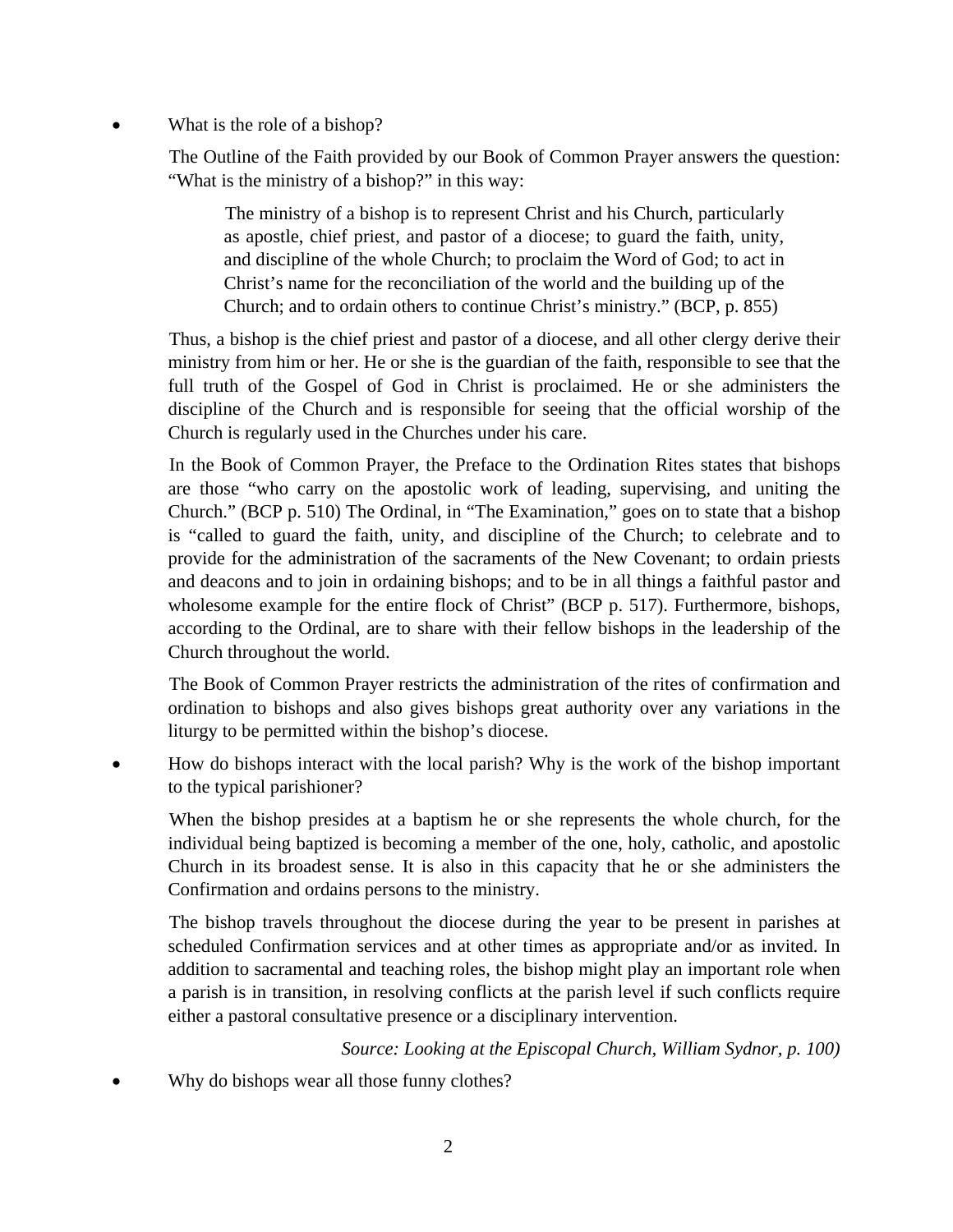From the time of its establishment during the reign of Henry VIII, the Anglican Church has been divided into two schools with regard to the use of vestments. In general, the ministers of the high church group tend to employ many of the vestments of the Roman Catholic Church. The ministers of the low church group tend to use fewer of the Roman vestments. In general, the cassock and surplice are the vestments most in use by the Anglican clergy. The stole is worn also at certain ceremonies. Dignitaries, including chaplains, cathedral canons, and bishops, wear for choir offices the broad black scarf under a hood. The cope is used at the altar in English cathedrals; it is also worn by bishops at great state occasions, such as the coronation of a sovereign. The usual dress for an Anglican bishop in ordinary ministrations consists of a rochet with a black or scarlet chimere, a loose robe with balloon sleeves.

## *Source: http://www.history.com/encyclopedia.do?articleId=225151*

What are the most important gifts that a bishop should possess? What kind of person should we be looking for in our new bishop?

Given the role of a bishop, gifts of discernment, teaching, wisdom, and pastoral sensitivity, are important. A bishop should have demonstrated skills in conflict resolution and listening. He/she should also be a theologian and faithful student of Scripture. His/her life should be deeply rooted in prayer and as well he/she should be able to articulate the core doctrines of the Christian faith a belief in which should be evident in the way he/ she lives out the Great Commandment (Love God and love your neighbor, see Mk.12:28-34) and the Great Commission (Go and make disciples of all nations, see Matt. 28: 16ff).

• What Canons (Church laws) are relevant to the role of a bishop?

While the Book of Common Prayer gives the broad outlines of a bishop's powers and responsibilities, the Constitution and Canons of the Episcopal Church fill in some of the details:

- o The bishop shall not exercise authority outside of his or her diocese without specific authorization to do so. (Art. II.3)
- o The bishop is required to examine any candidate for ordination and to make sure that certain requirements are met before ordination. (Art. VIII)
- o The bishop has to report information about the clergy and parishes in the diocese to the national Church. (Canon I.1.6)
- o The bishop, along with the Standing Committee, must approve the sale or encumbrance of any real property of a parish. (Canon I.7.3; II.6.2)
- o The bishop shall have a seat in the House of Bishops of the province. (Canon I.9.5)
- o The bishop may call special meetings of the Standing Committee of the Diocese to seek its advice. (Canon I.12.1)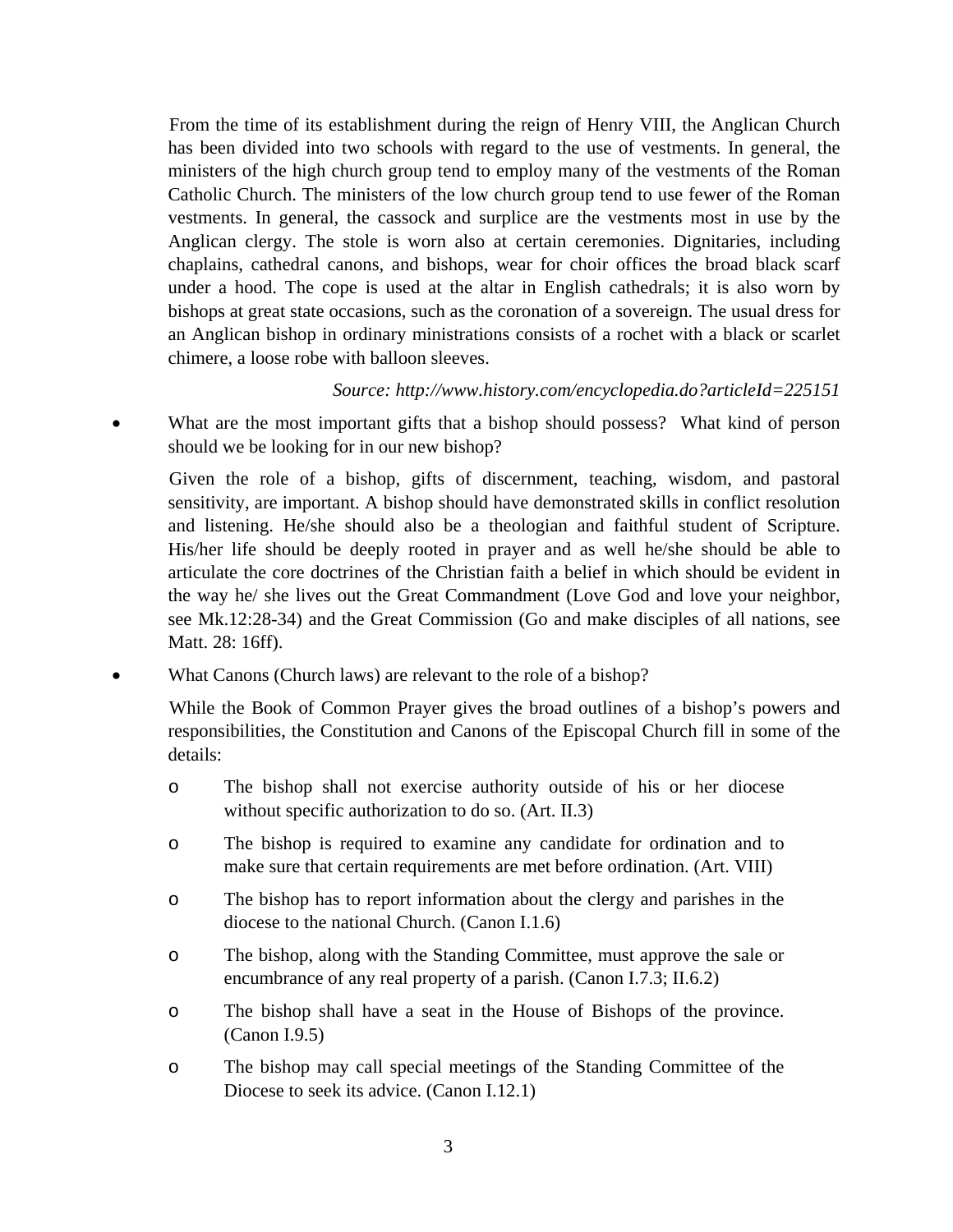- o The bishop must consent to any request of a non-Episcopal congregation to join the Church while retaining the use of its own rites, which request must be sent to the Presiding bishop. (Canon I.16.1)
- o The bishop is charged with conferring the rite of confirmation and with the reception of those previously confirmed in another tradition. (Canon I.17.1)
- o The bishop hears the appeal of any parishioner who has been denied any of the sacraments by a priest. (Canon I.17.6)
- o The bishop is to receive notice of any marriage to be conducted within 30 days of the signing by the bride and groom of the Declaration of Intent. (Canon I.18.3)
- o The bishop must consent to the marriage if either of the parties has previously been married and the former spouse is still alive. (Canon I.19.2,3)
- o The bishop must authorize the use of translations of the Bible other than the ones specified in the Canons. (Canon II.2)
- o The bishop must authorize the use of language other than English in worship unless there exists an authorized edition of the Book of Common Prayer in such language. (Canon II.4)
- o The bishop shall not consecrate a Church until satisfied that land is owned by the Church and subject to the canons. (Canon II.6.1)
- o The bishop shall encourage the discernment of vocations and assist those in the discernment process. (Canon III.3)
- o The bishop licenses lay ministers. (Canon III.4.1)
- o Deacons serve directly under the authority of and are accountable to the bishop. (Canon III.7.1)
- o The bishop establishes procedures to identify and select persons for ordination to the priesthood. (Canon III.8.1)
- o The bishop, in consultation with the Standing Committee, acts on requests by clergy to renounce their orders. (Canon III.9.8)
- o The bishop has responsibility to mediate differences between a rector and the vestry when they are in dispute, and if necessary to render a judgment on the dispute. (Canon III.9.15,16)
- o The bishop is required to pursue continuing education. (Canon III.12.2)
- o The bishop is required to visit each congregation at least once every three years. (Canon III.12.3.a)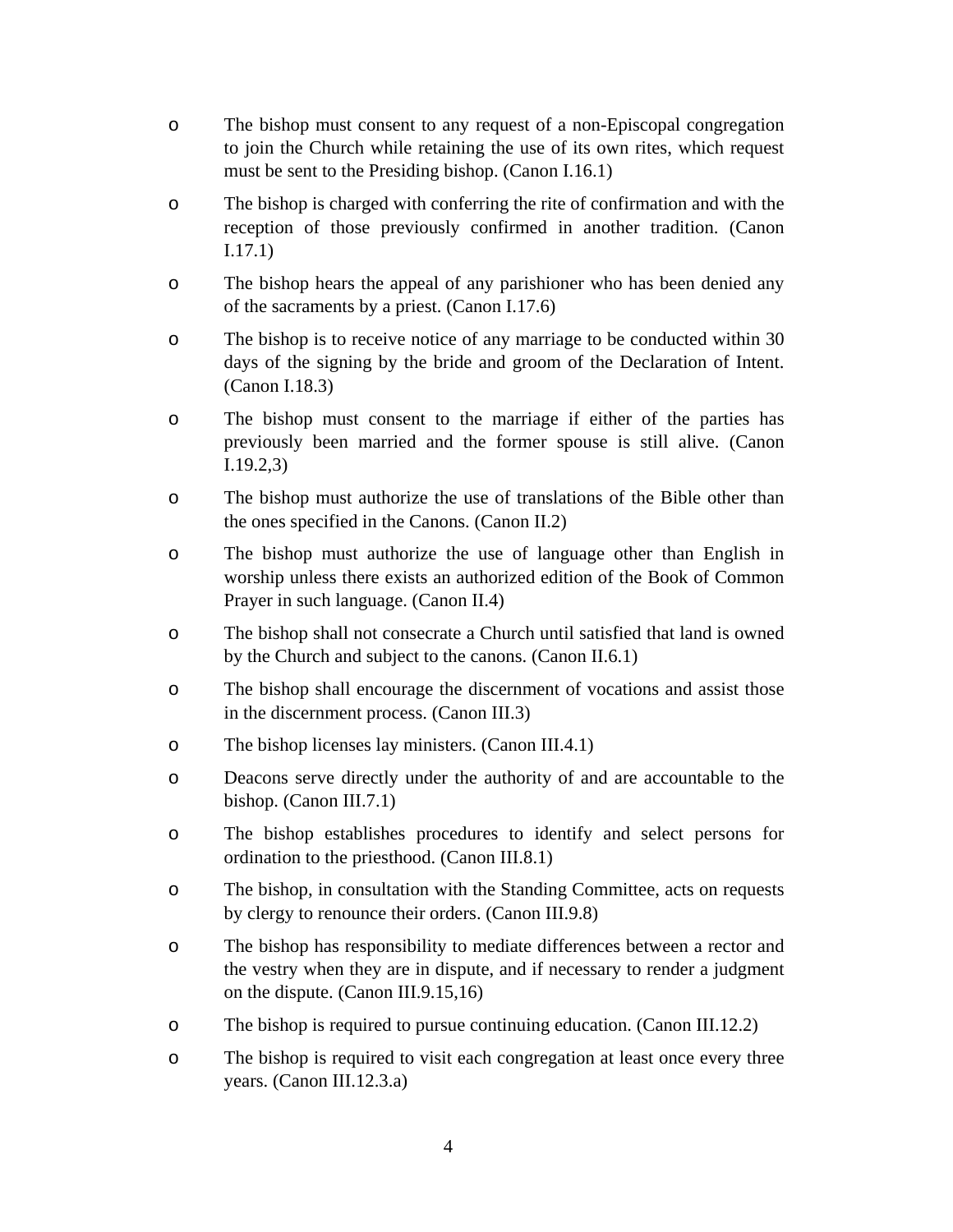- o The bishop may prepare pastoral letters that are required to be read to the congregations on matters of doctrine, discipline, or worship. (Canon III.12.3.b)
- o The bishop must give an annual state of the diocese report covering various topics. (Canon III.12.3.d)
- o The bishop must not perform Episcopal acts or officiate by preaching, ministering the Sacraments, or holding any public service outside his or her diocese without the permission of the bishop of the diocese in which the action is to take place. (Canon III.12.3.e)
- o The bishop must reside in the diocese. (Canon III.12.4)
- o The bishop has extensive responsibilities in matters of ecclesiastical discipline. (Canon IV)

It is apparent from the summary of constitutions and canons above that the national and diocesan constitutions and canons grant specific powers and impose specific responsibilities on the bishop, but the gist of the role of the bishop is, as set forth in the Catechism in the Book of Common Prayer, "to represent Christ and his Church, particularly as apostle, chief priest, and pastor" of the diocese. The bishop accomplishes this task, not so much with de jure authority granted by the constitutions and canons, but more by the bishop's personal power of persuasion arising from the clergy's and laity's belief that the bishop has been called by God to shepherd them.

It should be noted that the bishops gathered at the 2008 Lambeth Conference undertook a study of what it means to be a bishop in the Anglican Communion, including the Episcopal Church. In the reflection document published at the conclusion of the conference, the participants defined the role of a bishop as follows:

- o To gather the whole community in celebration, presiding over the sacraments and ordaining new priests and deacons
- o To proclaim the Word of God as an apostolic witness to the death and resurrection of Jesus Christ
- o To be a teacher, guardian and interpreter of the faith and the apostolic tradition
- o To be active in making and nurturing disciples
- o To be a shepherd (pastor) of the whole people of God, with a special concern for the clergy of the diocese
- o To be a prophetic voice for the voiceless.

As bishops, we are committed to the life of the Church, to the wider communities in which we minister and to civil society. We recognize that it is in our calling to be bridge-builders, reconcilers and symbols of unity, representing the local to the universal and the universal to the local, taking